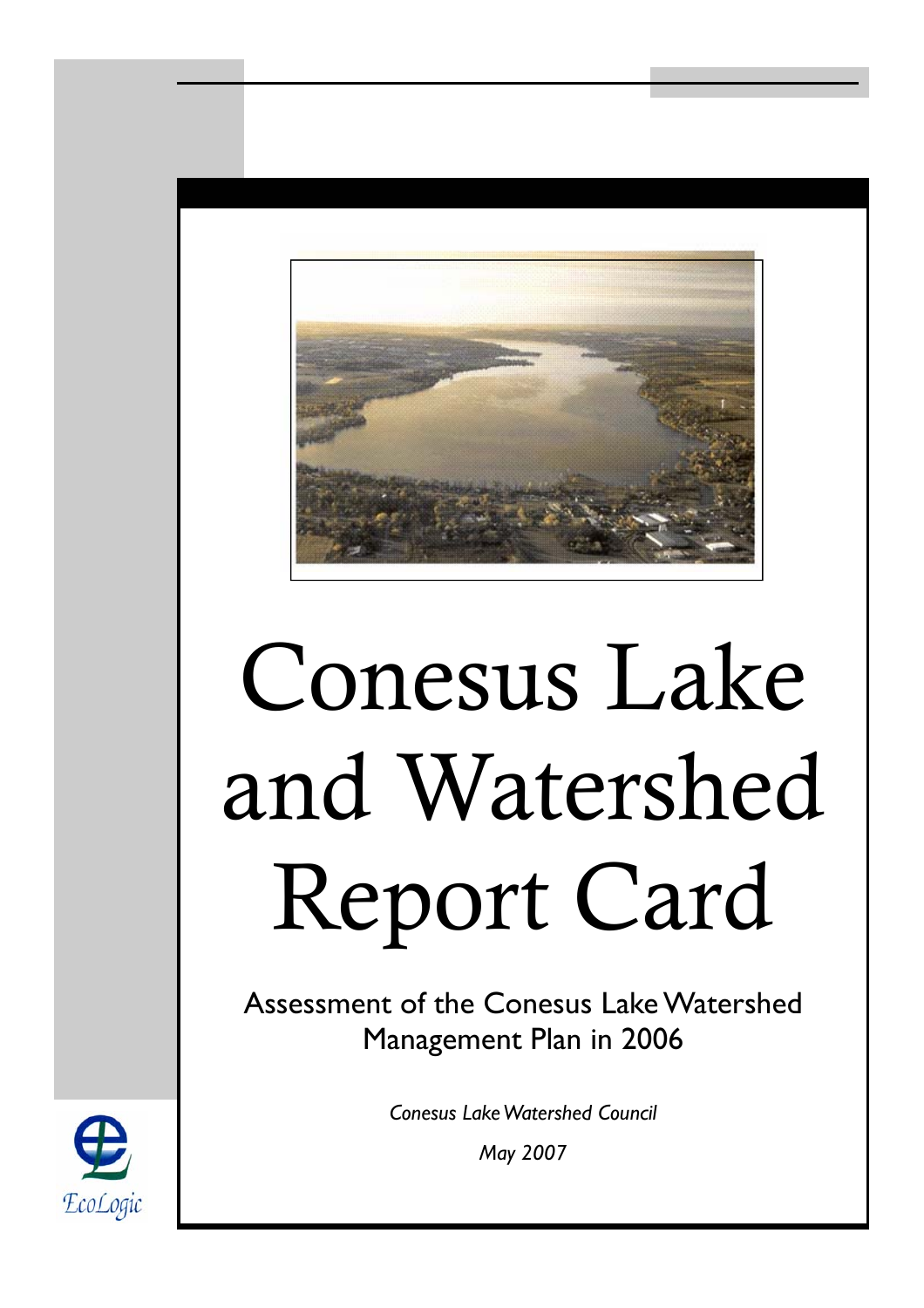## **PURPOSE OF THIS DOCUMENT**

One of the recommendations of the Conesus Lake Watershed Management Plan (CLWMP) is to prepare an annual update summarizing the status of activities in the watershed designed to reduce nonpoint source pollution. In addition, the annual summary provides a forum for tracking conditions in Conesus Lake and highlighting new information.



#### **Major accomplishments**

The Conesus Lake Watershed Council was created in December 2003 when nine watershed partners signed an Intermunicipal Agreement to implement the recommendations of the Conesus Lake Watershed Management Plan (CLWMP). The Watershed Council met quarterly in 2006. Substantial progress was made on a number of CLWMP objectives, as summarized below. Three of these initiatives (starred) are described in detail on the pages that follow.

#### **Objective: Reduce inputs of nutrients, sediments, microorganisms, and other substances that can degrade the quality of Conesus Lake.**

- Completion of the Local Laws project, which identifies ways to modify local zoning and site planning laws to effectively reduce nonpoint source pollution.
- Review and revision of local sediment and erosion control laws for watershed towns.
- Continue to advance whole farm planning and prepare for CAFO implementation.
- Implement Best Management Practices (BMPs) on watershed farms.\* Funds have been awarded from federal, state, and private foundation sources to help offset the costs.
- Continued progress with sanitary sewers in the Hamlet of Conesus.
- Continue to work towards New York State Department of Health approval of watershed rules and regulations.
- Survey streambanks and find effective measures to reduce erosion.\*
- Continue to implement improvements to watershed roadways.

#### **Objective: Modify in-lake processes in ways that will improve recreational quality.**

- Pilot test a solar-powered mixing device (SolarBee®) and measure effects. \*
- Supplement population of weevils in an effort to control Eurasian watermilfoil.
- Continue stocking with walleye fingerlings reared at the Finger Lakes Community College.

#### **Objective: Track conditions and evaluate the effectiveness of control measures.**

- Monitor nutrient and sediment loss and growth of weeds and algae in areas affected by BMPs; compare with control areas.
- Continue watershed inspection and monitoring activities.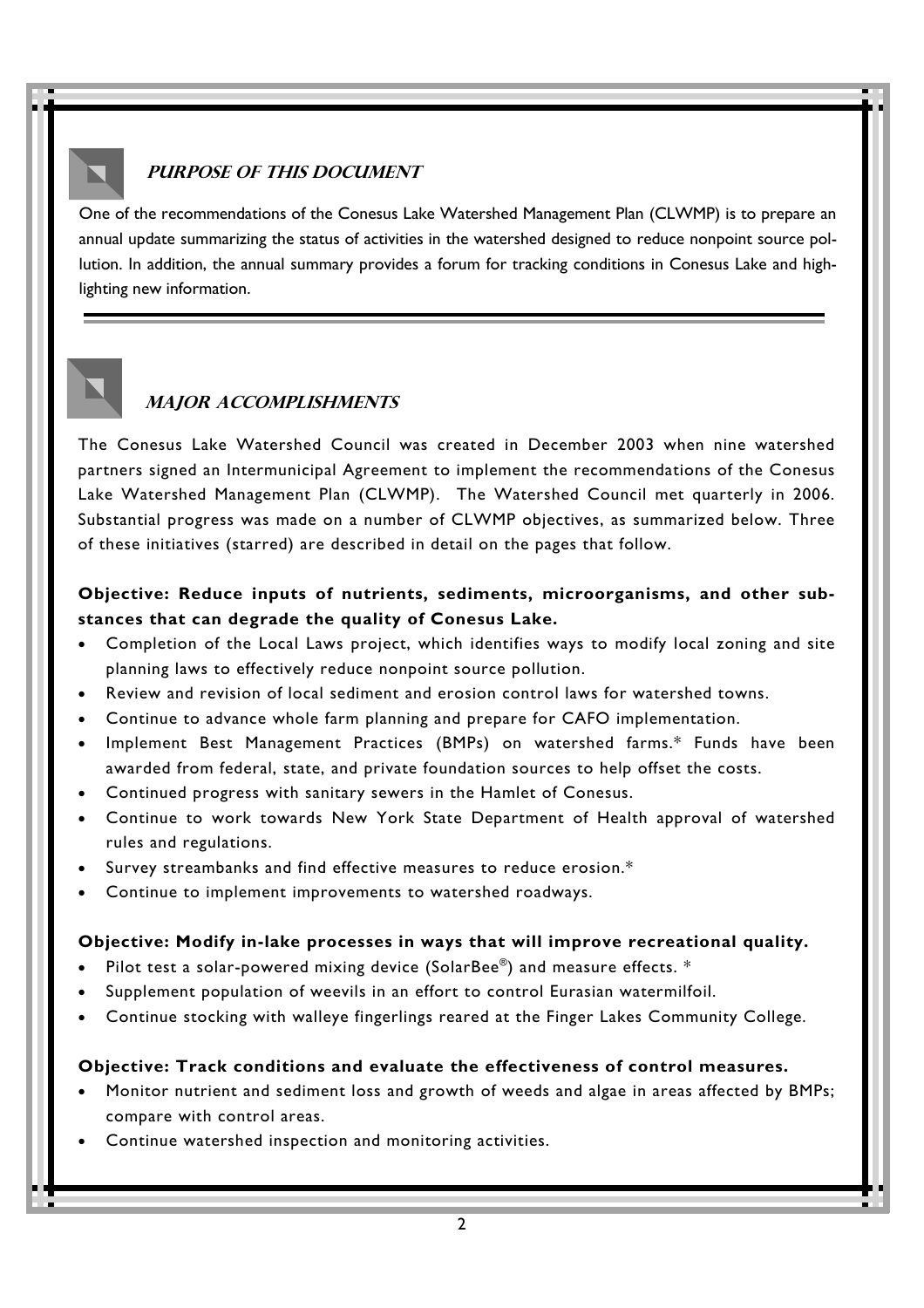### **FOCUS ON AGRICULTURAL BEST MANAGEMENT PRACTICES (BMP)**

In 2006, the Livingston County Soil and Water Conservation District completed nine whole farm nutrient management plans for farms in the Conesus Lake watershed. These plans detail farm-specific agricultural BMPs for more than 5,000 acres within the lake watershed. Funding for this effort was provided through New York State Agricultural Nonpoint Source Funds. The nutrient management plans will be used as the basis for future grant requests for funds to implement the recommended practices.

In addition, as reported by Nathan Herendeen, Extension Educator-Field Crops and Soils, Cornell Cooperative Extension, several agricultural BMPs were completed in 2006. A farm located within the western portion of the Conesus Lake watershed invested in construction and operational changes that will reduce the potential for loss of materials to waterways. A portion of the costs were shared under the USDA-funded grant to Dr. Joe Makarewicz of SUNY-Brockport. Other watershed farms are progressing with BMPs as well.

Four BMPs were completed during 2006 on a dairy farm located in the Graywood Creek subwatershed.

- Tile (sub-surface drainage) outlets were modified to reduce erosion at the discharge to Graywood Creek. Additional sub-surface drainage was installed on an area of the farm within the Hanna's Creek subwatershed.
- A small grass filter strip was planted on the southeast corner of the farm where gully erosion occurred during the extreme storms of Summer 2005.
- A runoff control standpipe and basin were installed on the northwest corner of the farm. This allows runoff to be conveyed sub-surface to the highway drainage ditch and eliminates standing water in the heifer pasture.
- The heifers are now watered at a watering tub at least 200 feet from the drainage area.

Other BMP activity on area farms include:

- The second year of a "Nitrogen Fertilizer Rate for Corn Following Sod" research trial was completed on a farm in the Conesus watershed in conjunction with Cornell Crops and Soils staff.
- A whole farm plan was initiated by the Livingston County Soil and Water Conservation District on a dairy farm that is not participating in the USDA Grant Project.
- Separation of roof water from barnyard runoff was completed on two east side farms. The barnyard elimination project was started on one east side farm, but not completed in 2006.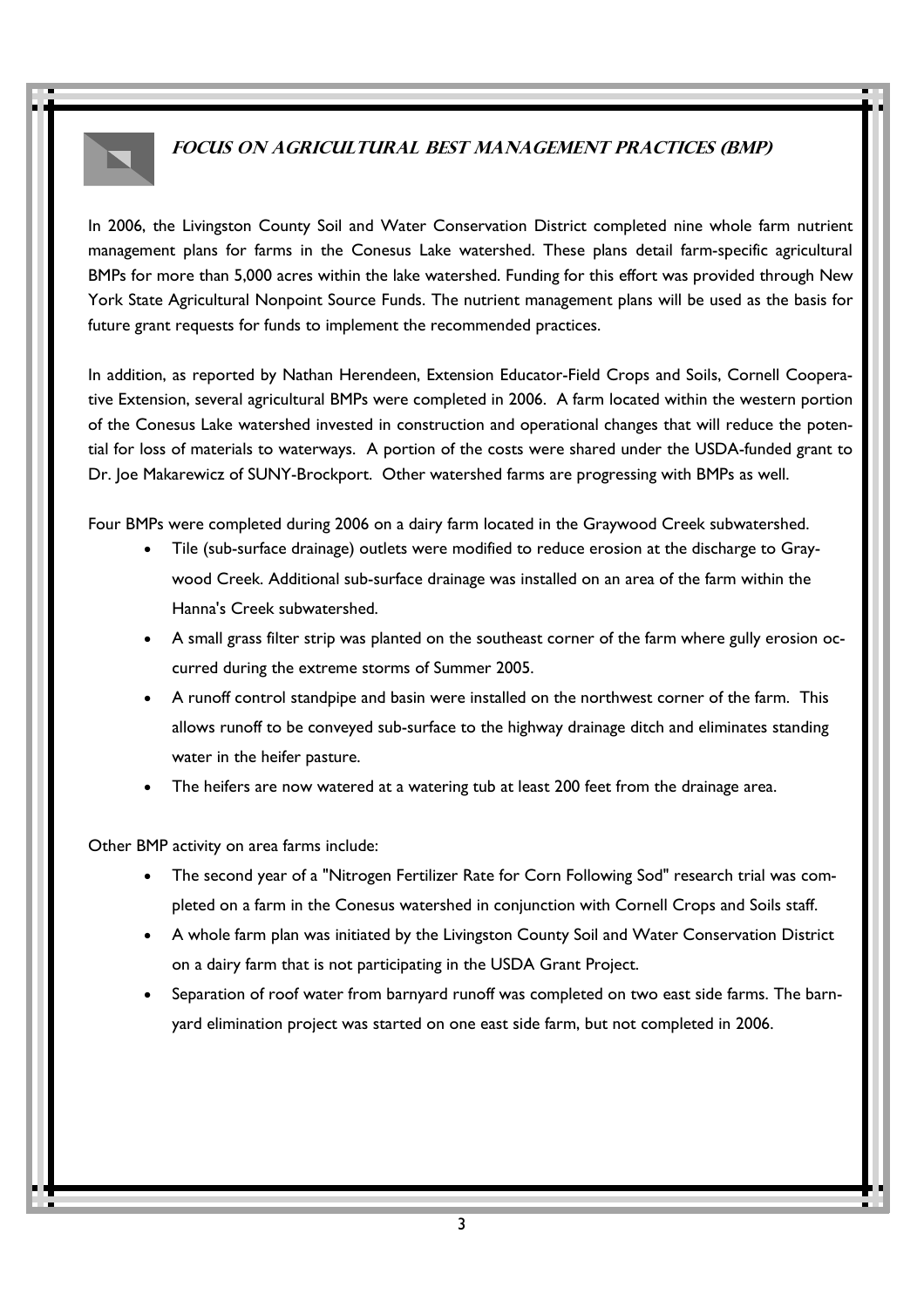#### **FOCUS ON THE SolarBee Pilot Study**

The Conesus Lake Watershed Council agreed to implement a pilot test of the SolarBee technology in Conesus Lake during summer 2006. Funds for the pilot test and monitoring were contributed by Livingston County, using grant funds from the Finger Lakes—Lake Ontario Watershed Protection Alliance, the Conesus Lake Association, the Town of Geneseo, the Town of Livonia, the Town of Groveland and the Town of Conesus. Other volunteers and contractors supported this effort, notably Professor Sid Bosch of SUNY-Geneseo, and the Livingston County Sheriff's Office Marine Patrol.

Three SolarBee units were installed by Pump Systems International (PSI) in late April 2006. Water quality conditions were monitored throughout the summer season. Control areas, distant from the SolarBees, were used as a baseline for comparison.

The summer monitoring program focused on parameters identified as likely to show improvement. Bacterial levels, water clarity, algal abundance, and metaphyton (filamentous algae) were monitored. In addition, perception of the lake's suitability for recreational use was tracked. According to Pump Systems International, the abundance of aquatic macrophytes, such as Eurasian watermilfoil, would not respond to the first year of operation.

Results of the 2006 pilot program were promising, but not conclusive. Water clarity improved in the northern lake basin near the units. This improvement was measurable by the testing program and by the public perception of crystal clear water during the middle of the summer. This improvement in water clarity was not evident at the Sacketts Harbor site on the lake's western shoreline. The monitoring data support a finding of small and transient differences consistent with improved water quality conditions in close proximity to the devices deployed at the northern site. However, the size of Conesus Lake and its many tributary inflows make it challenging to attribute improvements to the presence of the SolarBee. Natural lake processes, such as windinduced mixing and continued inputs of nutrients and sediment from the watershed, have the potential to overwhelm the small positive effect of the units.

The three SolarBee units were left in the lake over the winter. Monitoring and analysis of conditions during the second year of deployment will begin in Spring 2007.



*SolarBee deployed in Conesus Lake, Summer 2006*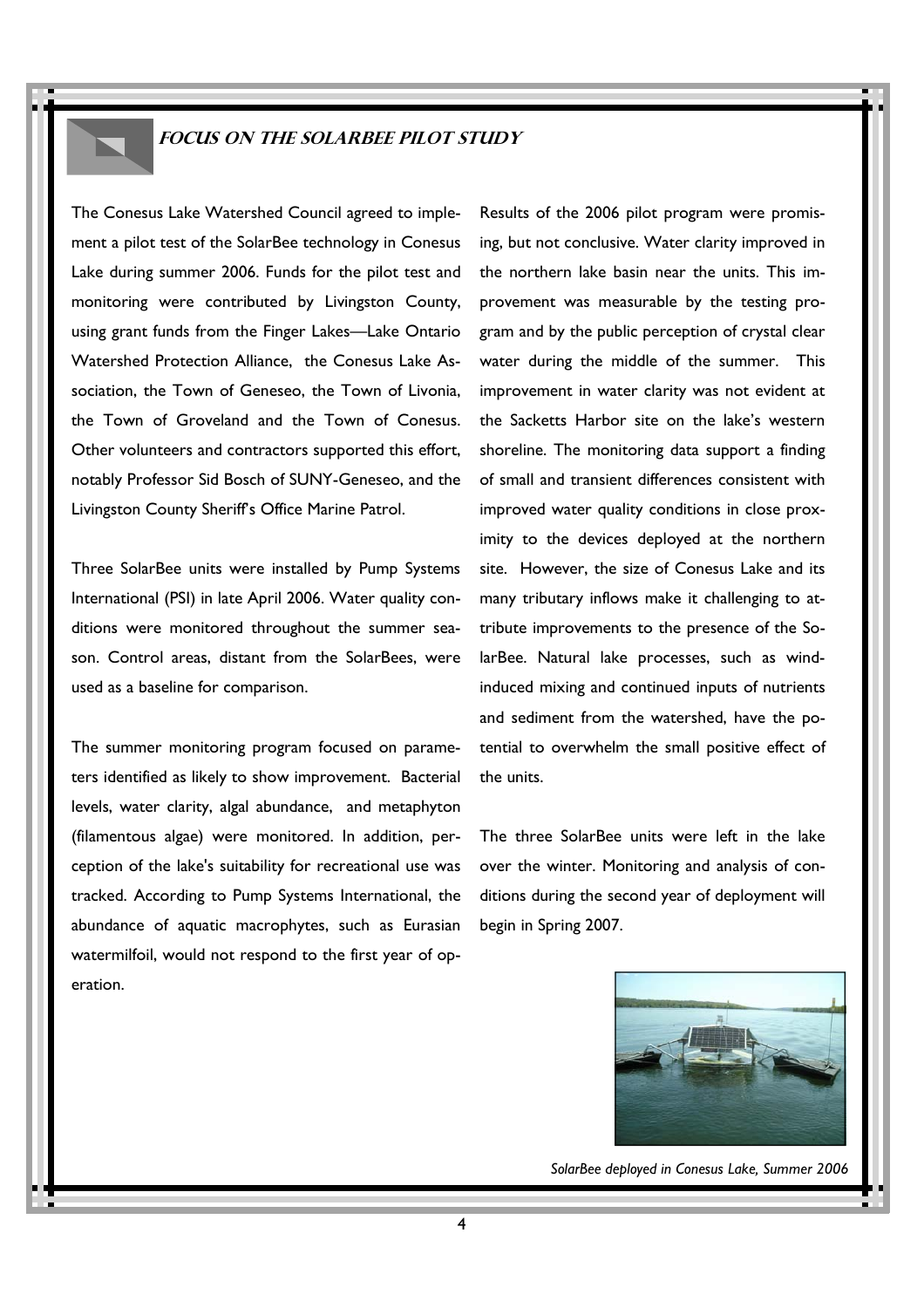## **Focus on the Streambank Survey**

Sediment loading to Conesus Lake from tributary streams and rivulets has been determined to have significant detrimental effects to lake water quality. Livingston County was awarded a grant from the New York State Quality Communities Program. The grant funds from New York State will be used primarily for professional services directed at identifying the underlying causes of the high sediment transport through the watershed tributaries. The consultant will also recommend effective remedial actions for the most unstable stream segments.

Stantec Consulting Services, Inc. was selected to complete the stream corridor assessment. Staff engineers and scientists surveyed over 52,000 linear feet of stream corridor (about 10 miles), including rivulets. In total, 12 streams and rivulet areas have been surveyed, photographed, and geo-referenced.

- Wilkins Creek
- Unnamed tributary to Wilkins Creek
- Densmore Creek
- Central Creek
- **North Gully**
- South Gully
- Southwest Creek
- North McMillan
- Groveland (Raschi) Rivulet
- Long Point Creek
- Sand Point Creek
- **Eagle Point Creek**

The report generated by this streambank study will be used as a basis for future grant requests to implement the recommended remedial projects.



 Photo of bank erosion along the upper middle reach of Wilkins Creek. [*Stantec Consulting Services, Inc. September 2006*]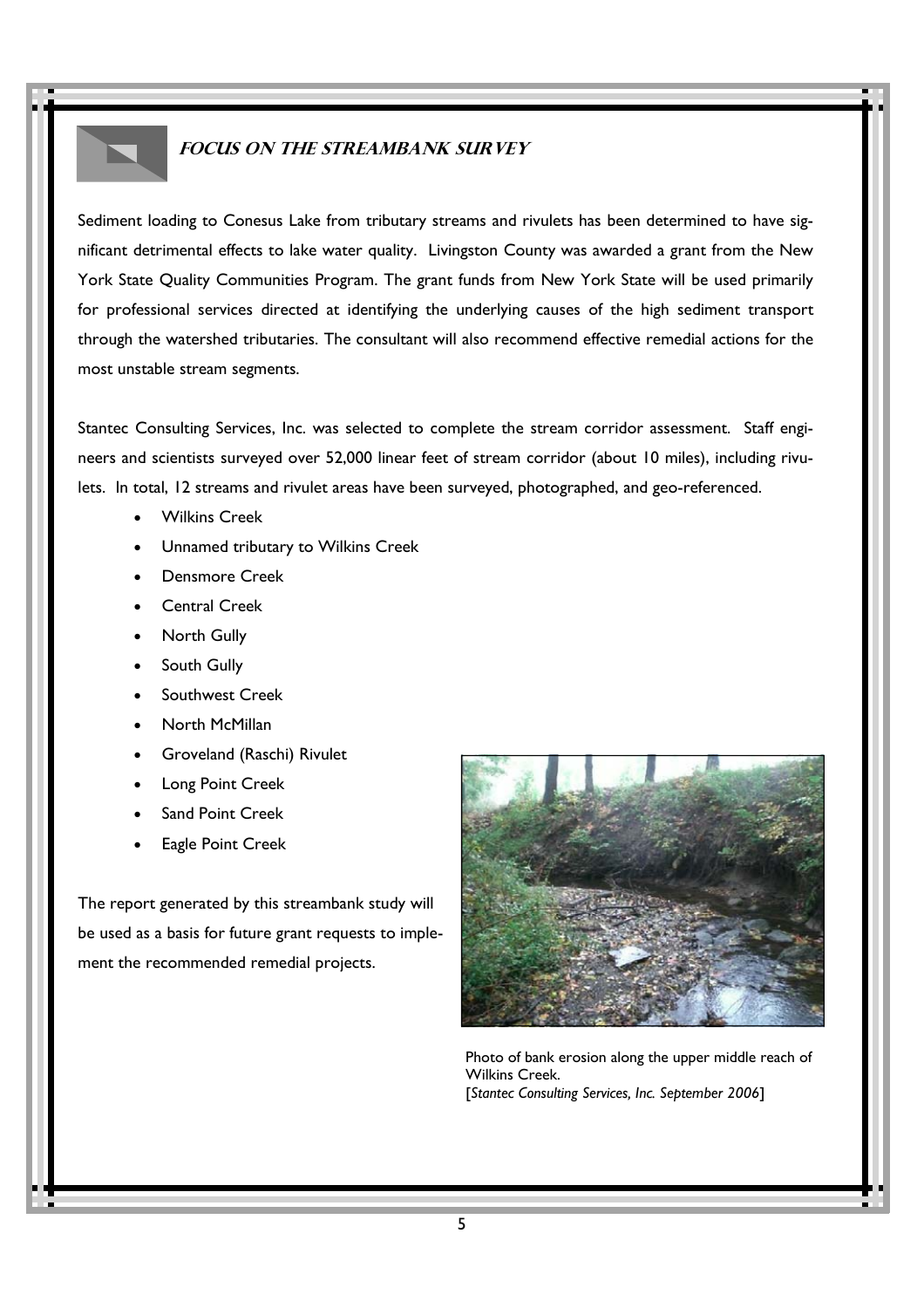## PART B: CLWMP RECOMMENDATIONS STATUS UPDATE

| Recommendation |                                                                                                                                                                                                                                                                                                                                                                                                                                                                                                                     | # in Plan  | <b>Priority</b> | <b>Completed</b>       | <b>Underway</b> | <b>No Action</b> |
|----------------|---------------------------------------------------------------------------------------------------------------------------------------------------------------------------------------------------------------------------------------------------------------------------------------------------------------------------------------------------------------------------------------------------------------------------------------------------------------------------------------------------------------------|------------|-----------------|------------------------|-----------------|------------------|
| Ι.             | Creation of a Conesus Lake Watershed<br>Council and contracting with a Watershed<br>Manager                                                                                                                                                                                                                                                                                                                                                                                                                         |            | High            | X                      |                 |                  |
| 2.             | Review and amend zoning regulation                                                                                                                                                                                                                                                                                                                                                                                                                                                                                  | $A-I$      | High            |                        | X               |                  |
| 3.             | Secure funding to help mitigate the financial<br>impacts of changes in agricultural practices on<br>the producers.                                                                                                                                                                                                                                                                                                                                                                                                  | B-I        | <b>High</b>     |                        | X               |                  |
| 4.             | Implement practices that will reduce nonpoint<br>source pollution from farms.                                                                                                                                                                                                                                                                                                                                                                                                                                       | $B-2$      | <b>High</b>     |                        | X               |                  |
| 5.             | Develop and implement programs and part-<br>nerships to facilitate removal of waste materi-<br>als from farms.*                                                                                                                                                                                                                                                                                                                                                                                                     | $B-3$      | High            |                        |                 | $\times$         |
| 6.             | Develop programs for public education and<br>outreach for both the agricultural and the<br>non-agricultural community.                                                                                                                                                                                                                                                                                                                                                                                              | $B-4$      | High            | X<br>(on-going)        |                 |                  |
| 7.             | Develop and implement program to restore<br>and stabilize streambanks in the watershed.                                                                                                                                                                                                                                                                                                                                                                                                                             | $C-I$      | <b>High</b>     |                        | X               |                  |
| 8.             | Provide training on erosion control practices<br>for municipal highway departments.                                                                                                                                                                                                                                                                                                                                                                                                                                 | $D-I$      | High            | X<br>$(on-going)$      |                 |                  |
| 9.             | Revise Watershed Rules and Regulations                                                                                                                                                                                                                                                                                                                                                                                                                                                                              | $E-1, E-6$ | High            | X                      |                 |                  |
|                | 10. Develop a public education campaign:<br>Effect of boat speed on weeds (creates<br>$\bullet$<br>weed-chop)<br>Precautions to follow when discarding<br>$\bullet$<br>unused bait or transporting bait from one<br>waterbody to another (exotic species<br>introduction).<br>Need to clean and inspect boat (body,<br>$\bullet$<br>bilge, coolant system, etc.) and trailer<br>when transporting from one waterbody to<br>another (exotic species introduction).<br>Existing boat and personal watercraft<br>laws. | $E-2$      | High            | X<br>(on-going)        |                 |                  |
|                | 11. Continued enforcement of existing boat<br>and personal watercraft laws.                                                                                                                                                                                                                                                                                                                                                                                                                                         | $E-3$      | High            | $\times$<br>(on-going) |                 |                  |
|                | 12. NYSDEC should review and update its 1994<br>safe yield allocation calculation for Conesus<br>Lake, and make any necessary revisions to<br>water allocations for public supply and waste-<br>water dilution.                                                                                                                                                                                                                                                                                                     | $F-1$      | High            |                        | X               |                  |
|                | 13. Investigate and implement effective methods<br>to control the spread of non-native (exotic)<br>organisms.                                                                                                                                                                                                                                                                                                                                                                                                       | $G-I$      | High            |                        | X               |                  |
|                | 14. Initiate effort to determine if increased stock-<br>ing of walleye fingerlings, or other species,<br>would be an effective biological control in Co-<br>nesus Lake.                                                                                                                                                                                                                                                                                                                                             | $G-4$      | High            |                        | X               |                  |

**Table continued on next page**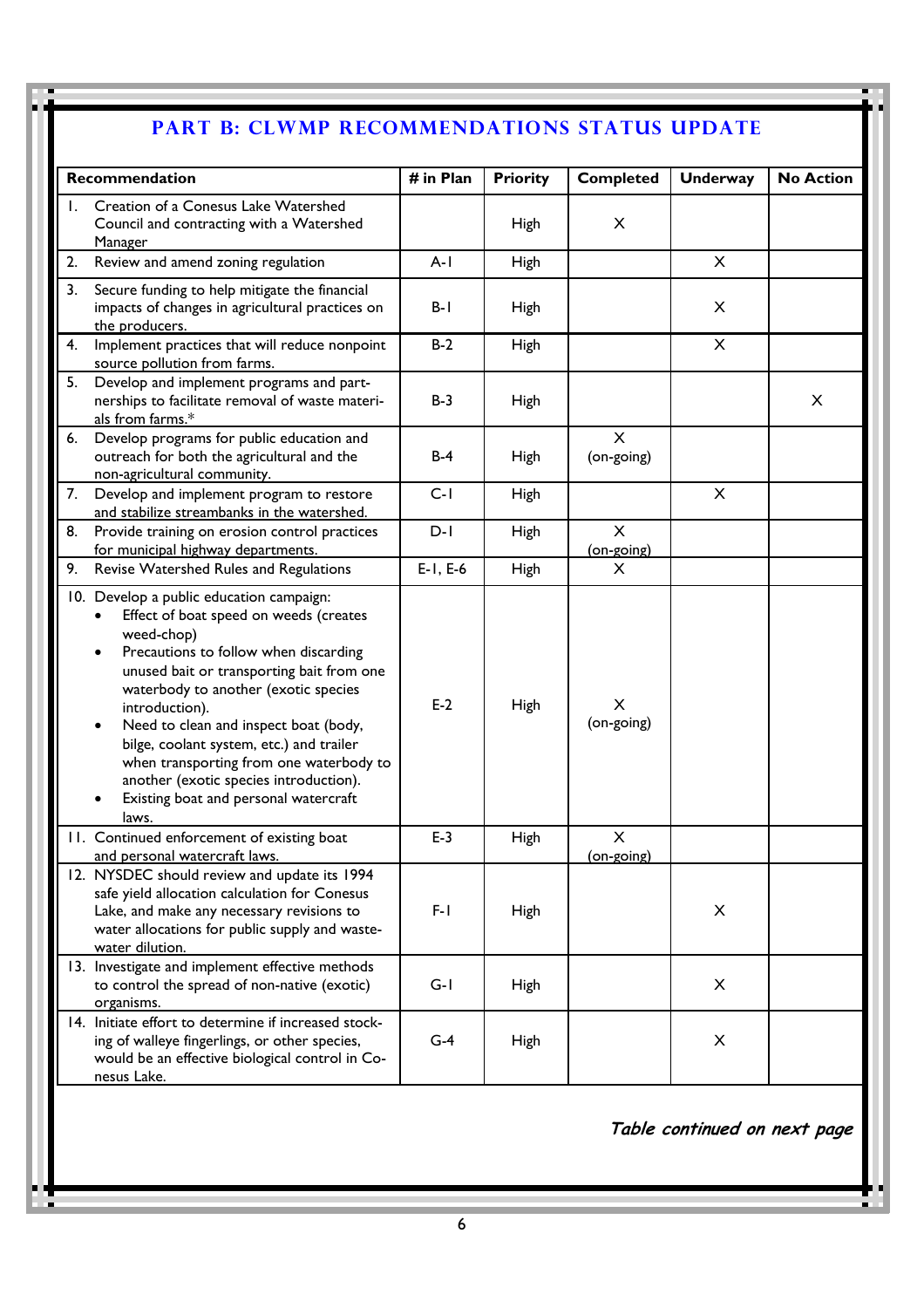# PART B: CLWMP RECOMMENDATIONS STATUS UPDATE

| Recommendation                                                                                                                                                                                                                                                                                                                               | # in Plan | <b>Priority</b> | <b>Completed</b>                 | <b>Underway</b> | <b>No Action</b> |
|----------------------------------------------------------------------------------------------------------------------------------------------------------------------------------------------------------------------------------------------------------------------------------------------------------------------------------------------|-----------|-----------------|----------------------------------|-----------------|------------------|
| 15. Develop and implement a program for cleaning<br>accumulated aquatic plants and algae along the<br>shoreline of Conesus Lake.                                                                                                                                                                                                             | $G-2$     | <b>High</b>     |                                  | X               |                  |
| 16. Initiate effort to determine if alum treatment<br>to control release of phosphorus from deep<br>lake sediments would be effective in Conesus<br>Lake. Proceed with plans for implementation if<br>effectiveness is warranted and monitor for<br>environmental impacts.                                                                   | $G-3$     | <b>High</b>     |                                  | X               |                  |
| 17. Determine if new technologies would be effec-<br>tive in Conesus Lake to improve water quality<br>or enhance the recreational use of the Lake.<br>Proceed with plans for implementation if effec-<br>tiveness is warranted and monitor for environ-<br>mental impacts.                                                                   | $G-8$     | High            |                                  | X               |                  |
| 18. Initiate effort to determine if water circulation<br>devices, including, but not limited to, SolarBee,<br>would be effective in Conesus Lake to de-<br>crease algae and nuisance aquatic plant con-<br>centrations. Proceed with plans for implemen-<br>tation if effectiveness is warranted and moni-<br>tor for environmental impacts. | $G-9$     | <b>High</b>     |                                  | X               |                  |
| 19. Conduct an annual monitoring program of<br>Conesus Lake and its watershed. An annual<br>monitoring meeting should be held to coordi-<br>nate the monitoring program.                                                                                                                                                                     | H-I       | High            |                                  | X<br>(on-going) |                  |
| 20. Prepare and distribute an annual Conesus Lake<br>and Watershed Report Card                                                                                                                                                                                                                                                               | $H-2$     | <b>High</b>     | $\times$<br>(on-going)           |                 |                  |
| 21. Create an integrated aquatic plant manage-<br>ment plan for Conesus Lake                                                                                                                                                                                                                                                                 |           | <b>High</b>     |                                  | $\times$        |                  |
| 22. Adopt local sediment and erosion control laws<br>based on the CLWMP Model Erosion and<br>Sediment Control Law                                                                                                                                                                                                                            | $A-2$     | Medium          | $\times$<br>(lakeshore<br>towns) |                 |                  |
| 23. Develop public education campaigns<br>Encourage planting and protection of<br>streamside vegetation<br>Discourage use of herbicides, pesticides,<br>and fertilizers on shoreline properties<br>Erosion control and lake-friendly land-<br>scaping                                                                                        | $A-3$     | Medium          | X<br>(on-going)                  |                 |                  |
| 24. Implement best management practices, such as<br>hydroseeding or other approved methods, as<br>soon as possible after road construction or<br>maintenance activities occur in the watershed.                                                                                                                                              | $D-2$     | Medium          |                                  | X<br>(on-going) |                  |
| 25. Municipal Highway Departments should de-<br>velop a plan, subject to available funding, to<br>remediate ditches in poor condition.                                                                                                                                                                                                       | $D-3$     | Medium          |                                  | $\pmb{\times}$  |                  |

**Table continued on next page**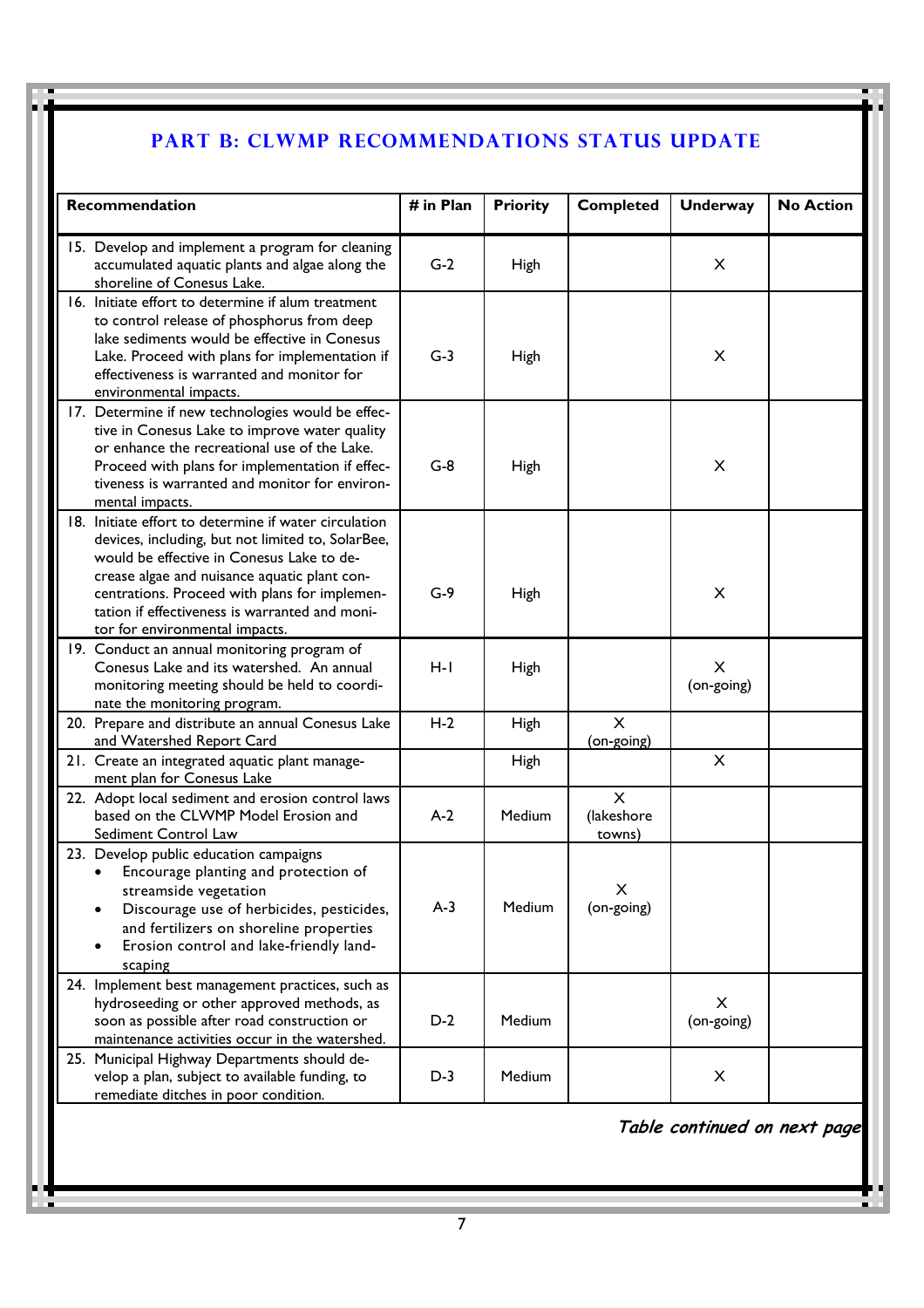#### **PART B: CLWMP RECOMMENDATIONS STATUS UPDATE**

| <b>Recommendation</b>                                                                                                                                                                                                                             | # in Plan | <b>Priority</b> | <b>Completed</b> | <b>Underway</b> | <b>No Action</b> |
|---------------------------------------------------------------------------------------------------------------------------------------------------------------------------------------------------------------------------------------------------|-----------|-----------------|------------------|-----------------|------------------|
| 26. Amend Town dock laws to add the provision<br>of 24-hour access to toilet facilities to the list<br>of requirements for granting a Special Use<br>Permit.                                                                                      | $E-4$     | Medium          |                  | $\times$        |                  |
| 27. Winterize facilities at the State Boat Launch on<br>East Lake Road and at the Town of Geneseo's<br>Long Point Park to permit year-round use of<br>public toilets.*                                                                            | $E-5$     | Medium          |                  |                 | X                |
| 28. Extend sewer system                                                                                                                                                                                                                           | $F-2$     | Medium          |                  | $\mathsf{X}$    |                  |
| 29. Control sanitary sewer overflows within<br>the collection system.                                                                                                                                                                             | $F-3$     | Medium          |                  | X               |                  |
| 30. Initiate an experimental program for control<br>of aquatic weeds using the aquatic moth and/<br>or weevil.                                                                                                                                    | $G-5$     | <b>Medium</b>   |                  | X.              |                  |
| 31. Identify and develop sites for regional storm-<br>water treatment areas in cooperation with<br>NYSDEC and other stakeholders.                                                                                                                 | $C-2$     | Low             |                  | X               |                  |
| 32. Develop plan to phase-in computer-controlled<br>spreaders on trucks used for winter deicing<br>(includes training, funding, and use of the<br>equipment). Promote sensible deicing prac-<br>tices: develop incentives and/or disincentives. * | $D-4$     | Low             |                  |                 | X                |
| 33. Develop public education campaigns:<br>Sensible winter driving<br>$\bullet$<br>Why and when are road ditches cleaned<br>Need to keep yard debris and trash out of<br>road ditches                                                             | $D-5$     | Low             | X.<br>(on-going) |                 |                  |
| 34. Develop protocol and timeline to inventory<br>septic/sanitary systems within the watershed.                                                                                                                                                   | $F-4$     | Low             |                  | X               |                  |
| 35. Develop program for suctioning aquatic weeds<br>from designated public areas that are too shal-<br>low for harvester to maneuver.                                                                                                             | $G-6$     | Low             |                  | X               |                  |
| 36. Develop a weed harvesting program either by<br>contracting with outside vendor or purchasing<br>equipment.*                                                                                                                                   | $G-7$     | Low             |                  |                 | X                |

\*These recommendations were not targeted for implementation in 2006

**Key to Acronyms** 

CLWMP—Conesus Lake Watershed Management Plan<br>FLCC—Finger Lakes Community College FSA—Farm Services Agency SWCD—Soil and Water Conservation District G/FLRPC—Genesee/Finger Lakes Regional Planning Council TMDL—Total Maximum Daily Load

CLA—Conesus Lake Association **NYSDEC—New York State Department of Environmental Conservation**<br>CLWMP—Conesus Lake Watershed Management Plan NYSDOH—New York State Department of Health SEQR—State Environmental Quality Review